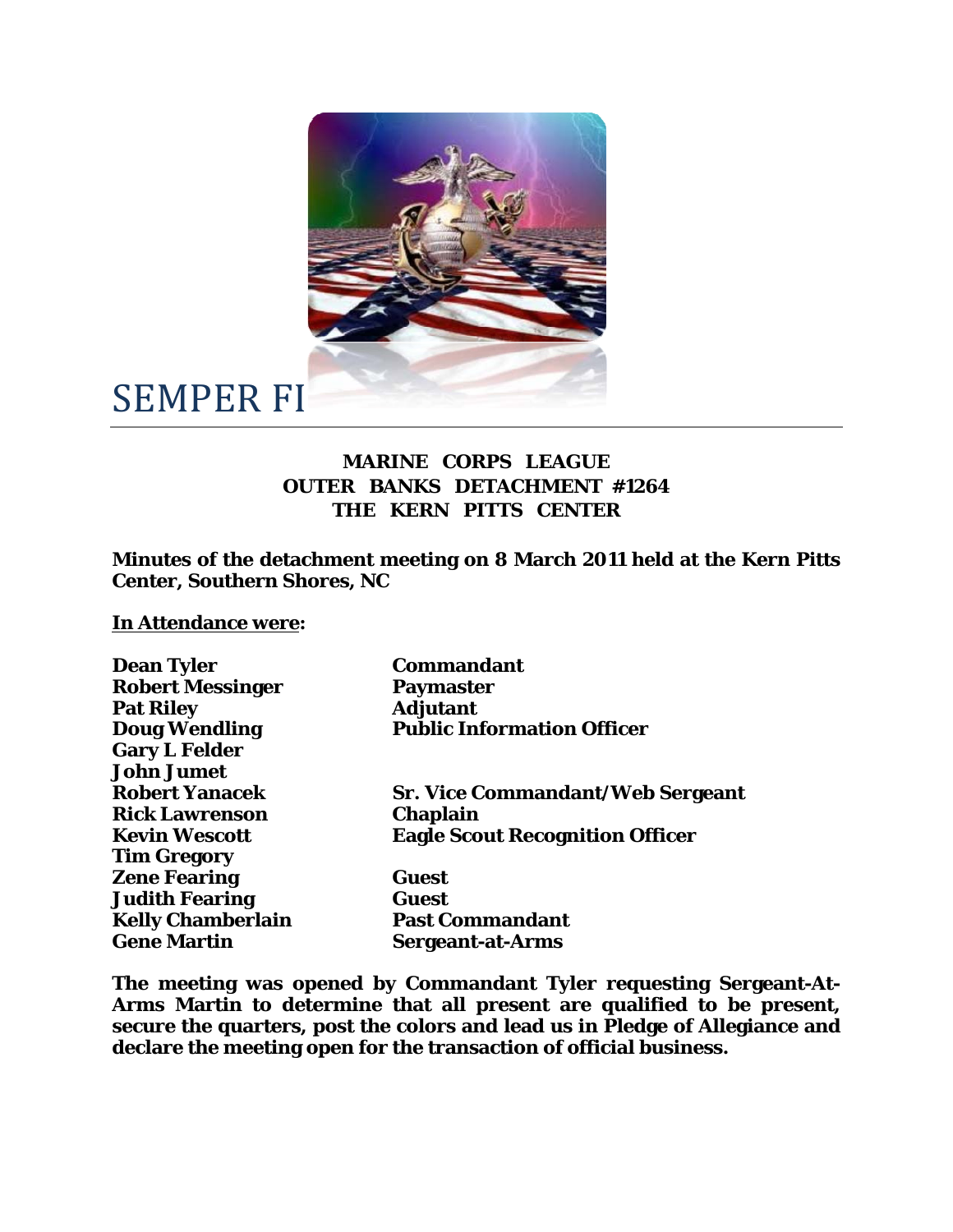**Commandant Tyler directed the Chaplain to open the meeting with a prayer.** 

## **Old Business:**

**Paymaster Bob Messinger reported that a problem with the national Marine Corps League office regarding dues billing has been resolve. He will be out of town and will not attend meetings in April and May. Current fund balance is \$629.63.** 

**The Eagle Scout Honor Court representation by the Detachment was noted and there was coverage in The Coastland Times with a photograph of the Commandant making a presentation.** 

**Doug Wendling discussed the VA outreach program at the Corolla Library on 2 March. The event had 18 attendees. There will be another Outreach meeting at Pilmoor Church at Currituck Courthouse on 12 March from 1100-1400.** 

**Cards have been sent to the families of Marines KIA in Afghanistan.** 

**Robert Yanacek reported that the Saint Patrick's Day parade participation is all set on 20 March and details will follow by email.** 

**New Business:** 

**Kevin Wescott discussed the Belk charity sale and a flag disposal activity.** 

**Robert Yanacek introduced guest Judith Fearing for a presentation on the Wright Flight Program. This program is a marvelous method for motivating schoolchildren to set and achieve goals and ultimately to fly in a light aircraft. There are currently 199 students participating in the program. Guest Lt Colonel (retired) Zene Fearing USMC gave an enthusiastic endorsement to the effectiveness of the Wright Flight Program. A motion was made, seconded and passed unanimously for the Detachment to make a donation to the program.** 

**Commandant Tyler announced the following upcoming meetings. The state spring quarterly meeting will be held at Camp Lejeune on 16 April. The Commandant will not be not be able to attend and invited any interested member to attend the meeting. Commandant Tyler also mentioned that the Eastern District Commandant Terry Hightower would be a featured guest at our next meeting on 12 April. A Mideastern Region meeting will be held in Fredericksburg VA on 3-5 June. The Department of North Carolina meeting will be held on 10-12 June.**